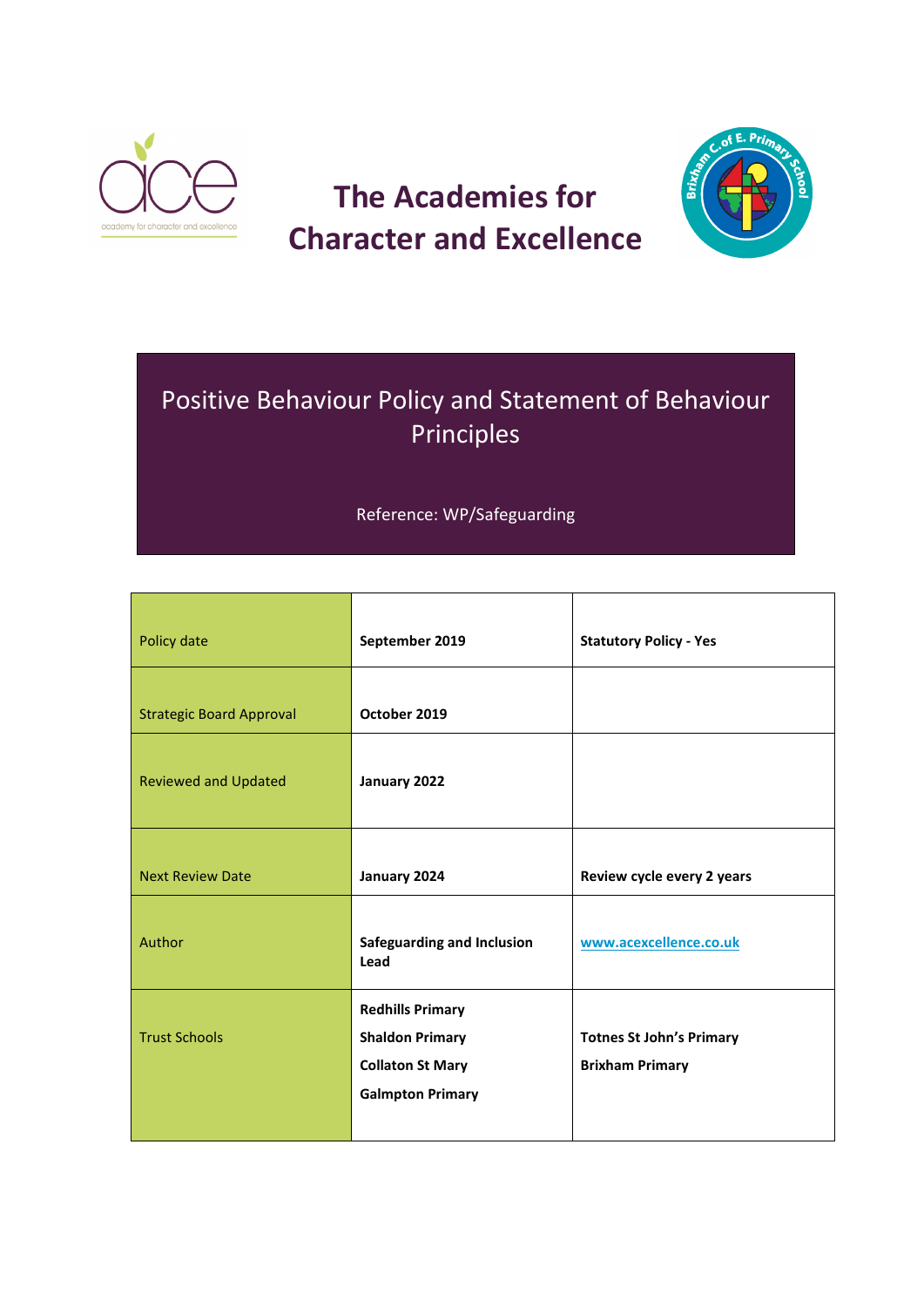## **Contents**

## *John 10:10*

## *I have come that they may have life, and have it to the full.*

Our school's approach to this policy follows that of the Church of England Education Office in that it seeks to be faith-sensitive and inclusive. It is underpinned by Our Vision of *'Life in all its fullness*' and ensures that all of school life incorporates the values of the Christian Faith. These values are central to all that we do and determine how we will implement all policies and procedures. We want to ensure that through our gateways of citizenship, leadership, expression, exploration and flourishing, all pupils and adults are shown how to be compassionate, passionate, honest, inspiring and responsible individuals. By starting with our vision, we aim to ensure that all members of our school community understand our expectations, our practise and the ways in which we will implement this Policy.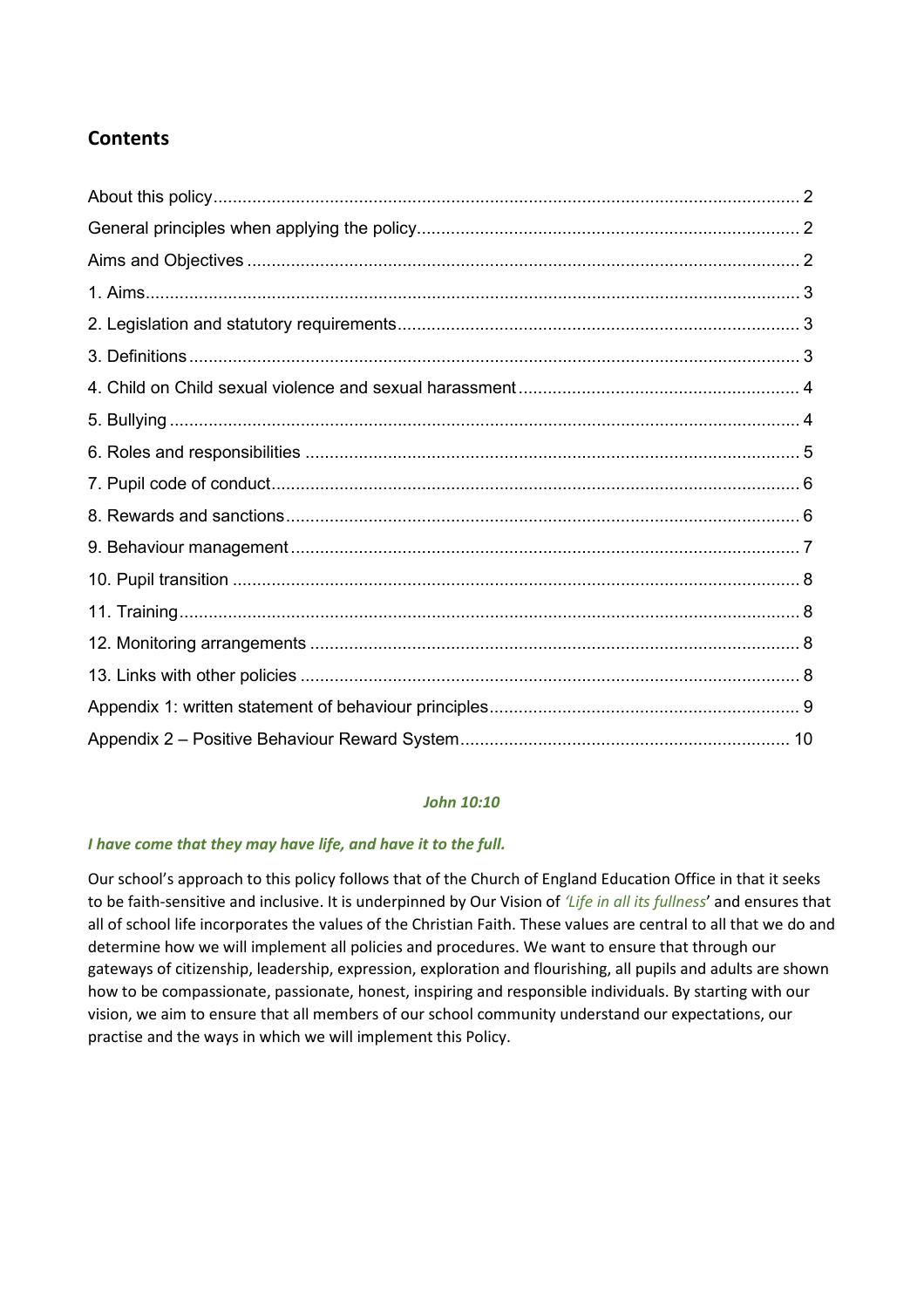## **About this policy**

This is the Positive Behaviour policy for Brixham Church of England Primary School

## **General principles when applying the policy**

The purpose of the policy is to promote good behaviour with a view to:

- promoting, among pupils, self-discipline and proper regard for the schools' values and ethos;
- encouraging good behaviour and respect for others on the part of pupils and, in particular, preventing all forms of bullying among pupils;
- securing that the standard of behaviour of pupils is acceptable;
- securing that pupils complete any tasks reasonably assigned to them in connection with their education; and,
- otherwise regulating the conduct of pupils.

When making any decision under this policy it is particularly important that each pupil is treated as an individual having regard to their particular needs. It is particularly important that if a child has a disability or special educational needs (SEND) that these are appropriately taken into account. For children with disabilities it is important that reasonable adjustments are actively considered. Further, when applying this policy any protected characteristics (such as race, disability, sexual orientation etc.) are taken into account.

Any concerns about discrimination should be addressed urgently with a senior leader. Further, when making any decisions it is important to treat pupils fairly which means making sure that they understand what they have done and having the opportunity to express their views.

Further, a child's behaviour (especially if out of character) may be related to safeguarding issues and as such staff should always be alert to safeguarding issues or other unmet needs. If this is suspected, then advice should be sought from a senior leader urgently.

It is also important to be aware that corporal punishment is never permitted. Passive intervention Programme/Team Teach may be used but any exercise of any force must be regarded as a last resort and then only used with great care and when suitably trained if a child was deemed as making themselves unsafe.

More than very minor disciplinary measures (such as basic reprimands/warnings) should also be recorded on the schools Child Protection On-line Management System (CPOMS).

## **Aims and Objectives**

It is fundamental to a good education that everyone in the school environment behaves appropriately and treat each other with respect. The goal of the school's discipline procedure is primarily to assist the development of good character and learning. While chastisement is an essential part of enabling pupils to understand consequences, it is not an objective in itself.

Good behaviour should be actively encouraged and rewarded at all times.

Further, the values and ethos of the school should be taken into account when making any decision. This will also include principles of British values properly taking into account any legal requirements and fairness.

Pupils need to understand and know why good behaviour is important and the consequences of poor behaviour. This may include explaining the expectations of society about what it is to be a good person and why good behaviour will help them in their personal relationships and also prepare them for the outside world. They should also understand that poor behaviour and poor choices, if left uncorrected, can lead to serious problems later in life.

The approach towards school discipline should start by properly explaining to a pupil why their behaviour has fallen below expectations and where appropriate, giving them the opportunity to put things right. This may be by making an apology or taking other steps to rectify any wrong doing.

Discipline should be proportionate and appropriate and also applied consistently across all pupils.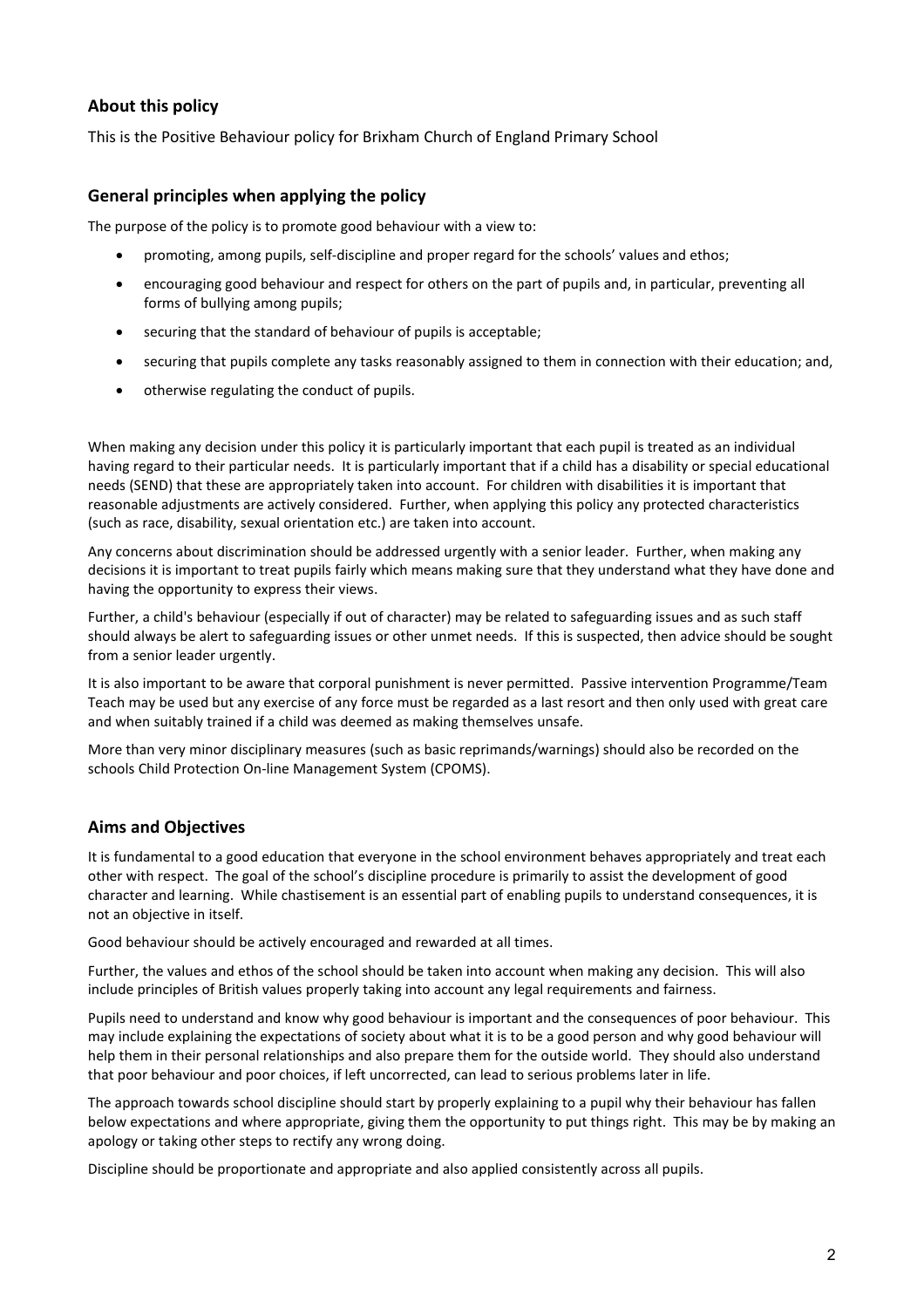Where possible and appropriate pupils should be actively encouraged to participate in decision making about particular class rules so that they may be personally committed to any rules formed.

When giving any sanction it is important to treat the pupil as an individual and take into account any particular circumstances. So, if detaining a pupil, any wider impact on them should be considered.

Parents need to be aware of and must also always be encouraged to support good behaviour.

## **1. Aims**

This policy aims to:

- Provide a **consistent approach** to behaviour management
- **Define** what we consider to be unacceptable behaviour, including bullying
- Outline **how pupils are expected to behave**
- Summarise the **roles and responsibilities** of different people in the school community with regards to behaviour management
- Outline our system of **rewards and sanctions**

## **2. Legislation and statutory requirements**

This policy is based on advice from the Department for Education (DfE) on:

- [Behaviour and discipline in schools](https://www.gov.uk/government/publications/behaviour-and-discipline-in-schools)
- [Searching, screening and confiscation at school](https://www.gov.uk/government/publications/searching-screening-and-confiscation)
- [The Equality Act 2010](https://www.gov.uk/government/publications/equality-act-2010-advice-for-schools)
- [Use of reasonable force in schools](https://www.gov.uk/government/publications/use-of-reasonable-force-in-schools)
- [Supporting pupils with medical conditions at school](https://www.gov.uk/government/publications/supporting-pupils-at-school-with-medical-conditions--3)

It is also based on the [special educational needs and disability \(SEND\) code of practice.](https://www.gov.uk/government/publications/send-code-of-practice-0-to-25)

In addition, this policy is based on:

- Schedule 1 of the [Education \(Independent School Standards\) Regulations 2014;](http://www.legislation.gov.uk/uksi/2014/3283/schedule/made) paragraph 7 outlines a school's duty to safeguard and promote the welfare of children, paragraph 9 requires the school to have a written behaviour policy and paragraph 10 requires the school to have an anti-bullying strategy
- [DfE guidance](https://www.gov.uk/guidance/what-academies-free-schools-and-colleges-should-publish-online) explaining that academies should publish their behaviour policy and anti-bullying strategy online

This policy complies with our funding agreement and articles of association.

## **3. Definitions**

**Misbehaviour** is defined as:

- Disruption in lessons, in corridors between lessons, and at break and lunchtimes
- Non-completion of classwork or homework
- Poor attitude
- Incorrect uniform, including overall appearance including extreme hair colours

#### **Serious misbehaviour** is defined as:

- Repeated breaches of the school rules
- Any form of bullying
- Sexual assault, which is any unwanted sexual behaviour that causes humiliation, pain, fear or intimidation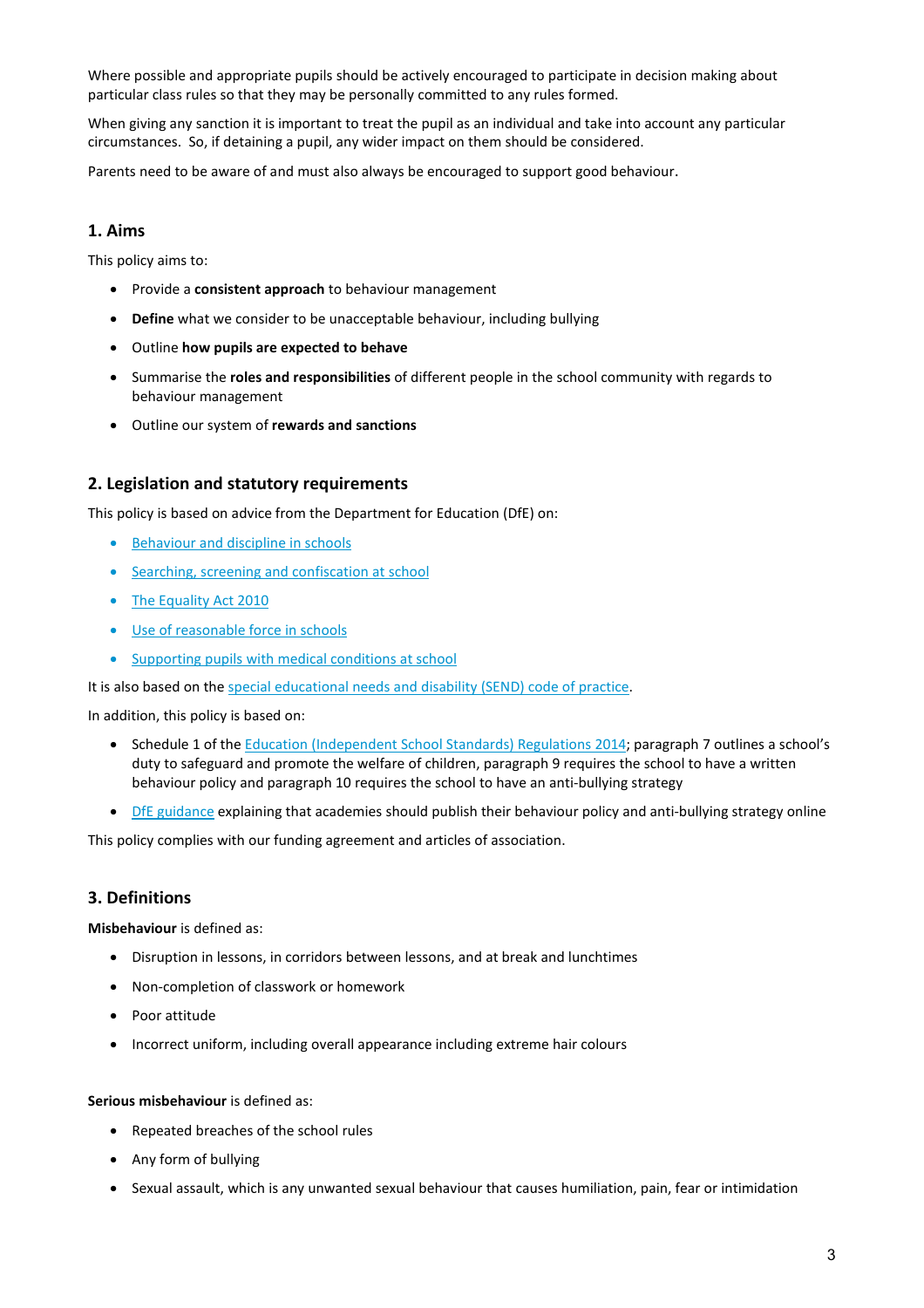- Peer on Peer abuse also known as 'Child on Child abuse'
- Sexting
- Vandalism
- Theft
- Fighting
- **Smoking**
- Racist, sexist, homophobic or discriminatory behaviour
- Possession of any prohibited items. These are:
	- o Knives or weapons
	- o Alcohol
	- o Illegal drugs
	- o Stolen items
	- o Tobacco and cigarette papers
	- o Fireworks
	- o Pornographic images
	- o Any article a staff member reasonably suspects has been, or is likely to be, used to commit an offence, or to cause personal injury to, or damage to the property of, any person (including the pupil)

## **4. Child on Child sexual violence and sexual harassment**

Sexual violence and sexual harassment can occur between two children of any age and sex, from primary through to secondary stage and into colleges. It can occur through a group of children sexually assaulting or sexually harassing a single child or group of children. Sexual violence and sexual harassment exist on a continuum and may overlap; they can occur online and face to face (both physically and verbally) and are never acceptable. As set out in Part one of the Keeping Children Safe in Education guidance, all staff working with children are advised to maintain an attitude of 'it could happen here'.

[https://www.gov.uk/government/publications/sexual-violence-and-sexual-harassment-between-children-in-schools](https://www.gov.uk/government/publications/sexual-violence-and-sexual-harassment-between-children-in-schools-and-colleges)[and-colleges](https://www.gov.uk/government/publications/sexual-violence-and-sexual-harassment-between-children-in-schools-and-colleges)

## **5. Bullying**

**Bullying** is defined as the repetitive, intentional harming of one person or group by another person or group, where the relationship involves an imbalance of power.

Bullying is, therefore:

- Deliberately hurtful
- Repeated, often over a period of time
- Difficult to defend against

Bullying can include:

| Type of bullying | <b>Definition</b>                       |
|------------------|-----------------------------------------|
| Emotional        | Being unfriendly, excluding, tormenting |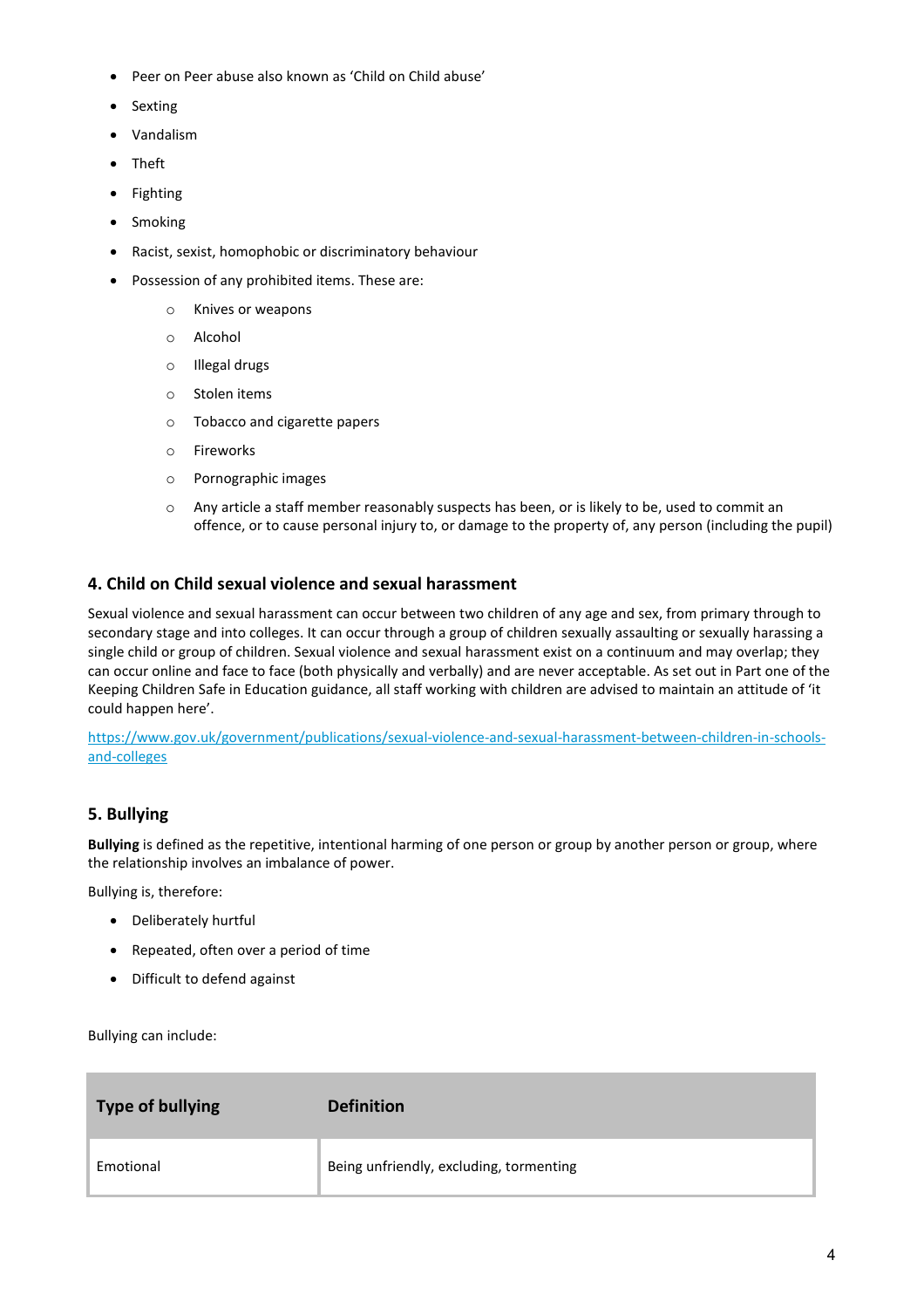| Physical                  | Hitting, kicking, pushing, taking another's belongings, any use of violence                                                                                                                                  |
|---------------------------|--------------------------------------------------------------------------------------------------------------------------------------------------------------------------------------------------------------|
| Racial                    | Racial taunts, graffiti, gestures                                                                                                                                                                            |
| Sexual                    | Explicit sexual remarks, display of sexual material, sexual gestures,<br>unwanted physical attention, on-line sexual coercion, comments about<br>sexual reputation or performance, or inappropriate touching |
| Direct or indirect verbal | Name-calling, sarcasm, spreading rumours, teasing                                                                                                                                                            |
| Cyber-bullying            | Bullying that takes place online, such as through social networking sites,<br>messaging apps or gaming sites                                                                                                 |

Details of our school's approach to preventing and addressing bullying are set out in our anti-bullying policy.

## **6. Roles and responsibilities**

#### **6.1 The Local Committee**

The Local Committee is responsible for monitoring this behaviour policy's effectiveness and holding the headteacher to account for its implementation.

#### **6.2 The Headteacher**

The Headteacher, in consultation with the Trust's Head of Safeguarding and Inclusion, is responsible for reviewing and approving this behaviour policy.

The Headteacher will ensure that the school environment encourages positive behaviour and that staff deal effectively with poor behaviour, and will monitor how staff implement this policy to ensure rewards and sanctions are applied consistently.

## **6.3 Staff**

Staff are responsible for:

- Implementing the behaviour policy consistently
- Modelling positive behaviour
- Providing a personalised approach to the specific behavioural needs of particular pupils
- Recording behaviour incidents (see appendix 3 for a behaviour log)

The senior leadership team will support staff in responding to behaviour incidents.

#### **6.4 Parents**

Parents are expected to:

- Support their child in adhering to this policy and the pupil code of conduct (see below)
- Inform the school of any changes in circumstances that may affect their child's behaviour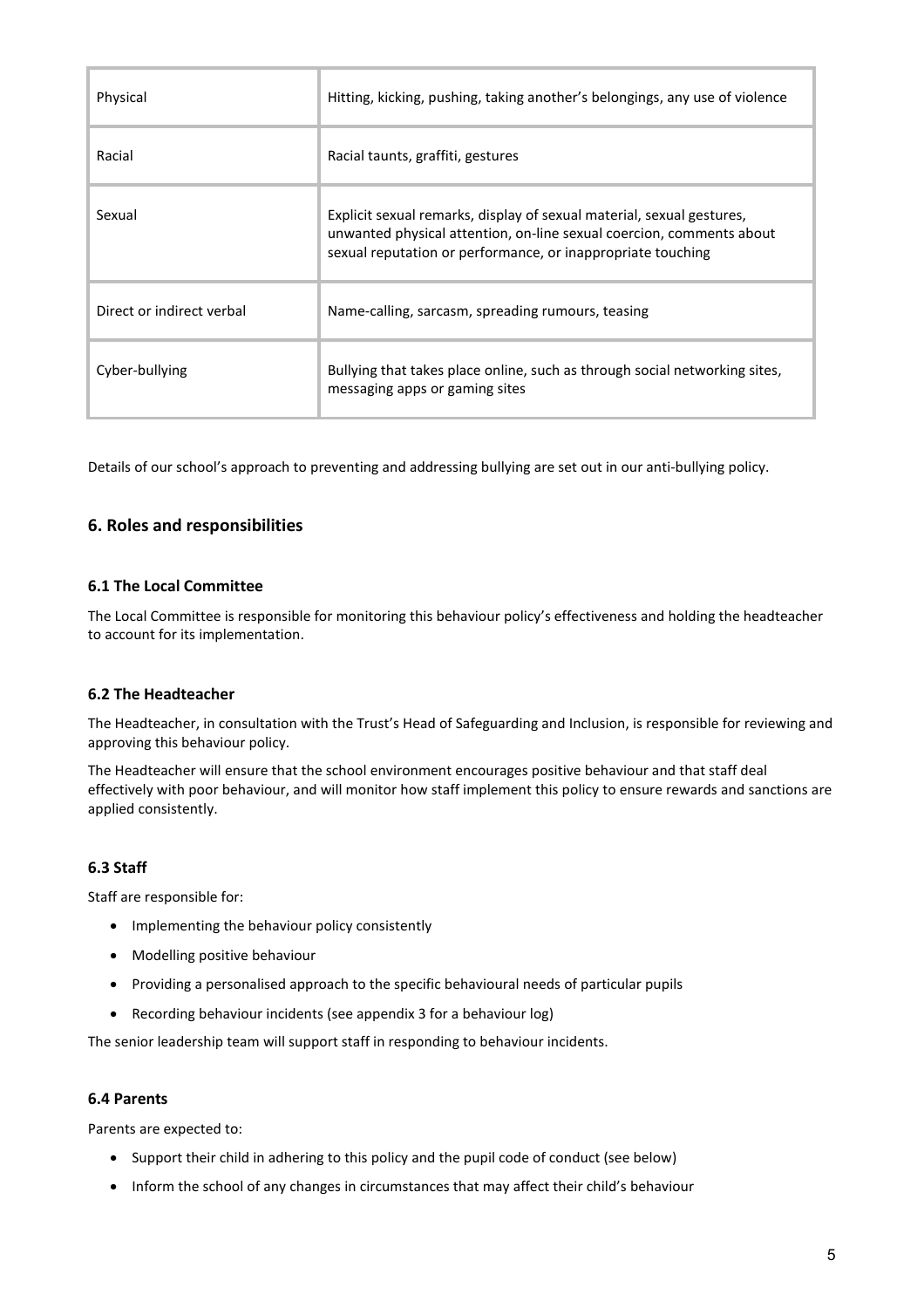• Discuss any behavioural concerns with the class teacher promptly

## **7. Pupil code of conduct**

Pupils are expected to:

- Behave in an orderly and self-controlled way
- Show respect to members of staff and each other
- In class, make it possible for all pupils to learn
- Move quietly around the school
- Treat the school buildings and school property with respect
- Wear the correct uniform at all times
- Accept sanctions when given
- Refrain from behaving in a way that brings the school into disrepute, including when outside school

## **8. Rewards and sanctions**

#### **8.1 List of rewards and sanctions**

Positive behaviour will be rewarded with:

Praise

- Rewards
- Letters or phone calls home to parents
- Special responsibilities/privileges

The school may use one or more of the following sanctions in response to unacceptable behaviour:

- A verbal reprimand
- Sending the pupil out of the classroom
- Expecting work to be completed at home, or at break or lunchtime
- Detention at break or lunchtime.
- Referring the pupil to a senior member of staff
- Letters or phone calls home to parents
- Agreeing a behaviour contract

We may use internal exclusion in response to serious or persistent breaches of this policy. Pupils may be sent to the Headteacher during lessons if they are disruptive, and they will be expected to complete the same work as they would in class.

The internal exclusion is managed by a member of the Senior Leadership team.

## **8.2 Off-site behaviour**

Sanctions may be applied where a pupil has misbehaved off-site when representing the school, such as on a school trip or on the bus on the way to or from school.

## **8.3 Malicious allegations**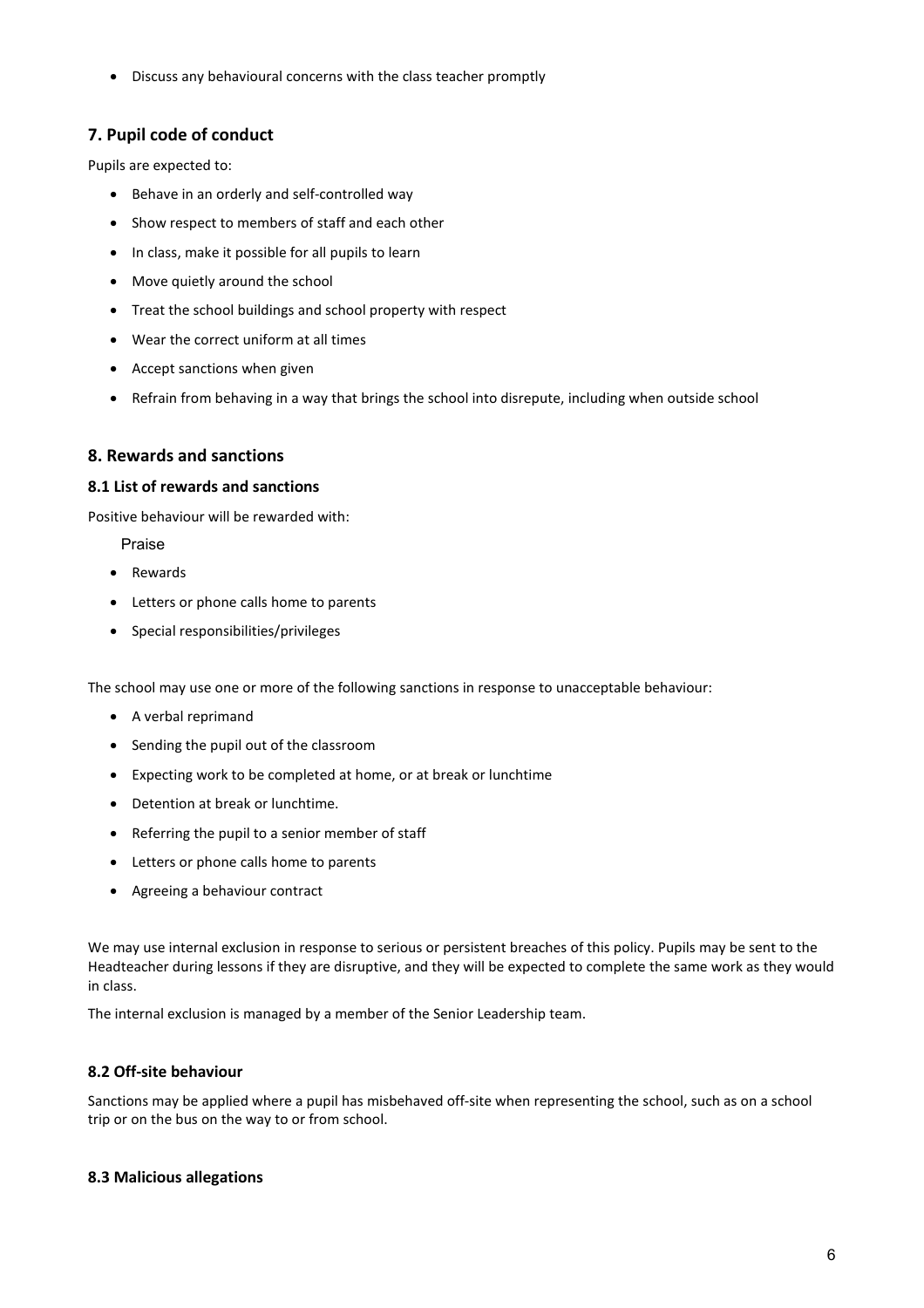Where a pupil makes an accusation against a member of staff and that accusation is shown to have been malicious, the headteacher will discipline the pupil in accordance with this policy.

Please refer to our Safeguarding Policy for more information on responding to allegations of abuse.

The headteacher will also consider the pastoral needs of staff accused of misconduct.

#### **9. Behaviour management**

#### **9.1 Classroom management**

Teaching and support staff are responsible for setting the tone and context for positive behaviour within the classroom.

They will:

- Create and maintain a stimulating environment that encourages pupils to be engaged
- Display the pupil code of conduct or their own classroom rules
- Develop a positive relationship with pupils, which may include:
	- o Greeting pupils in the morning/at the start of lessons
	- o Establishing clear routines
	- o Communicating expectations of behaviour in ways other than verbally
	- o Highlighting and promoting good behaviour
	- o Concluding the day positively and starting the next day afresh
	- o Having a plan for dealing with low-level disruption
	- o Using positive reinforcement

#### **9.2 Physical restraint**

In some circumstances, staff may use reasonable force to restrain a pupil to prevent them:

- Causing disorder/damaging property
- Hurting themselves or others

Incidents of physical restraint must:

- **Always be used as a last resort**
- Be applied using the minimum amount of force and for the minimum amount of time possible (PIPS Positive Intervention Programme or Team Teach)
- Be used in a way that maintains the safety and dignity of all concerned
- Never be used as a form of punishment
- Be recorded and reported to parents (see appendix 3 for a behaviour log)

#### **9.3 Confiscation**

**Any prohibited items (listed in section 3) found in pupils' possession will be confiscated.** These items will not be returned to pupils.

We will also confiscate any item which is harmful or detrimental to the school environment. These items will be returned to pupils after discussion with senior leaders and parents, if appropriate.

Searching and screening pupils is conducted in line with the DfE'[s latest guidance on searching, screening and](https://www.gov.uk/government/publications/searching-screening-and-confiscation)  [confiscation.](https://www.gov.uk/government/publications/searching-screening-and-confiscation)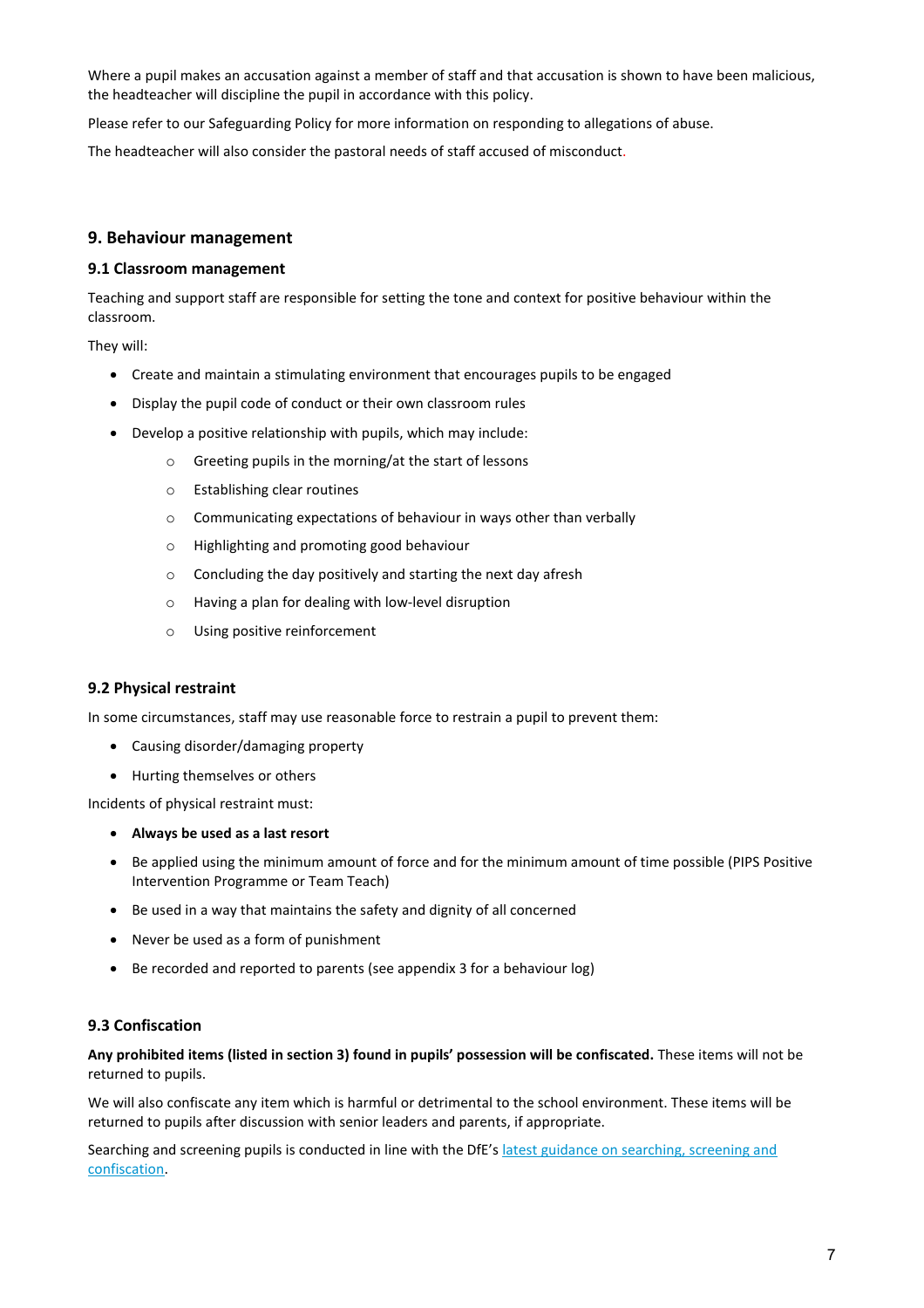## **9.4 Pupil support**

The school recognises its legal duty under the Equality Act 2010 to prevent pupils with a protected characteristic from being at a disadvantage. Consequently, our approach to challenging behaviour may be differentiated to cater to the needs of the pupil.

The school's special educational needs co-ordinator will evaluate a pupil who exhibits challenging behaviour to determine whether they have any underlying needs that are not currently being met.

Where necessary, support and advice will also be sought from specialist teachers, an educational psychologist, medical practitioners and/or other professionals, to identify or support specific needs.

When acute needs are identified in a pupil, we will liaise with external agencies and plan support programmes for that child. We will work with parents to create the plan and review it on a regular basis.

## **10. Pupil transition**

To ensure a smooth transition to the next year, pupils have transition sessions with their new teacher(s). In addition, staff members hold transition meetings.

To ensure behaviour is continually monitored and the right support is in place, information related to pupil behaviour issues may be transferred to relevant staff at the start of the term or year. Information on behaviour issues may also be shared with new settings for those pupils transferring to other schools.

## **11. Training**

Our staff are provided with training on managing behaviour, including proper use of restraint (PIPS/Team Teach), as part of their induction process where required.

Behaviour management will also form part of continuing professional development.

A staff training log can be found in appendix 2.

## **12. Monitoring arrangements**

This behaviour policy will be reviewed by the headteacher and Local Committee every 2 years.

## **13. Links with other policies**

This behaviour policy is linked to the following policies:

- Exclusions policy
- Safeguarding policy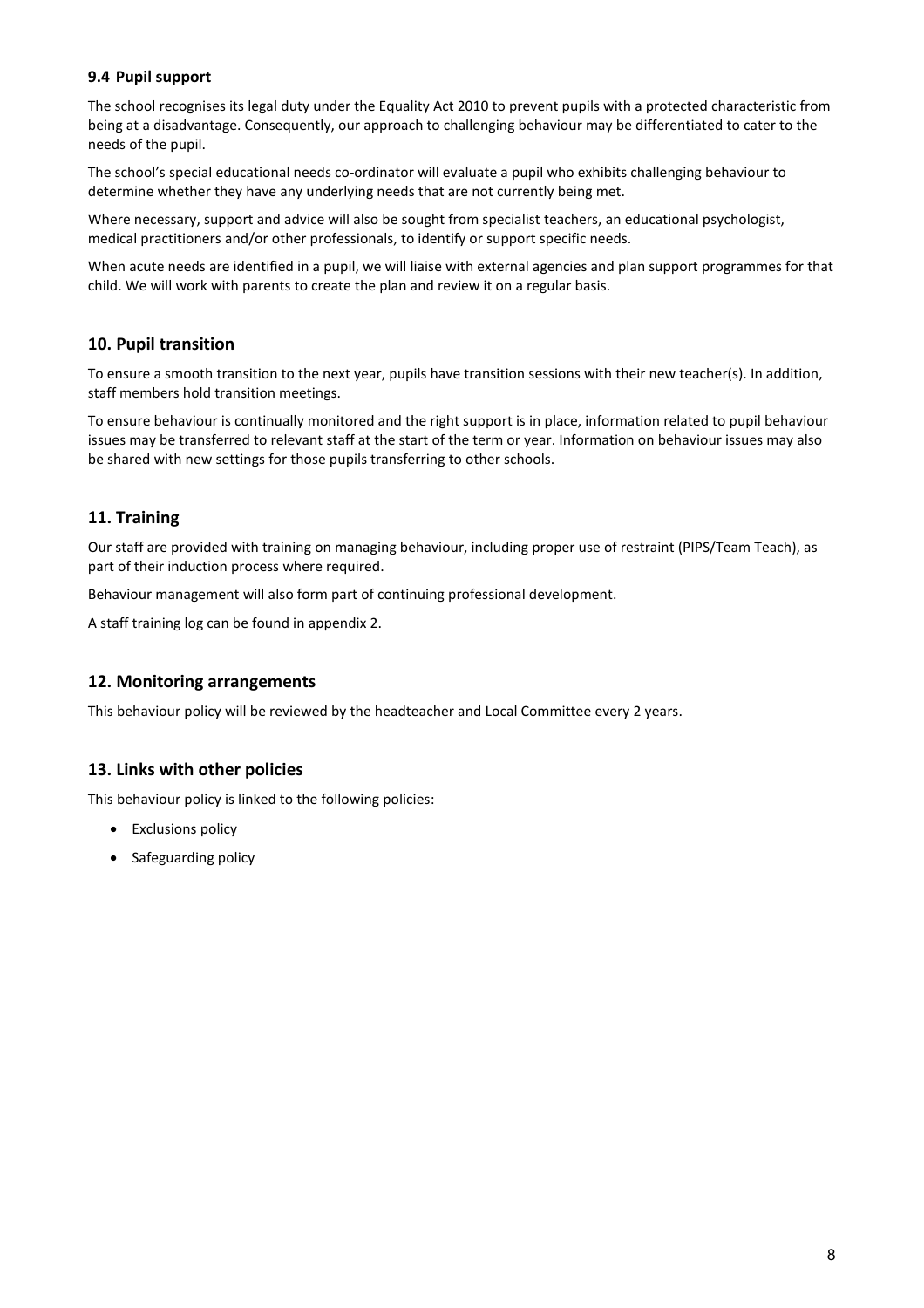## **Appendix 1: Written Statement of Behaviour Principles**

# Brixham Church of England Primary School



- Every pupil understands they have the right to feel safe, valued and respected, and learn free from the disruption of others
- All pupils, staff and visitors are free from any form of discrimination
- Staff and volunteers set an excellent example to pupils at all times
- Rewards, sanctions and reasonable force are used consistently by staff, in line with the behaviour policy
- The behaviour policy is understood by pupils and staff
- The exclusions policy explains that exclusions will only be used as a last resort, and outlines the processes involved in permanent and fixed-term exclusions
- Pupils are helped to take responsibility for their actions
- Families are involved in behaviour incidents to foster good relationships between the school and pupils' home life

The Local Committee also emphasises that violence or threatening behaviour will not be tolerated in any circumstances.